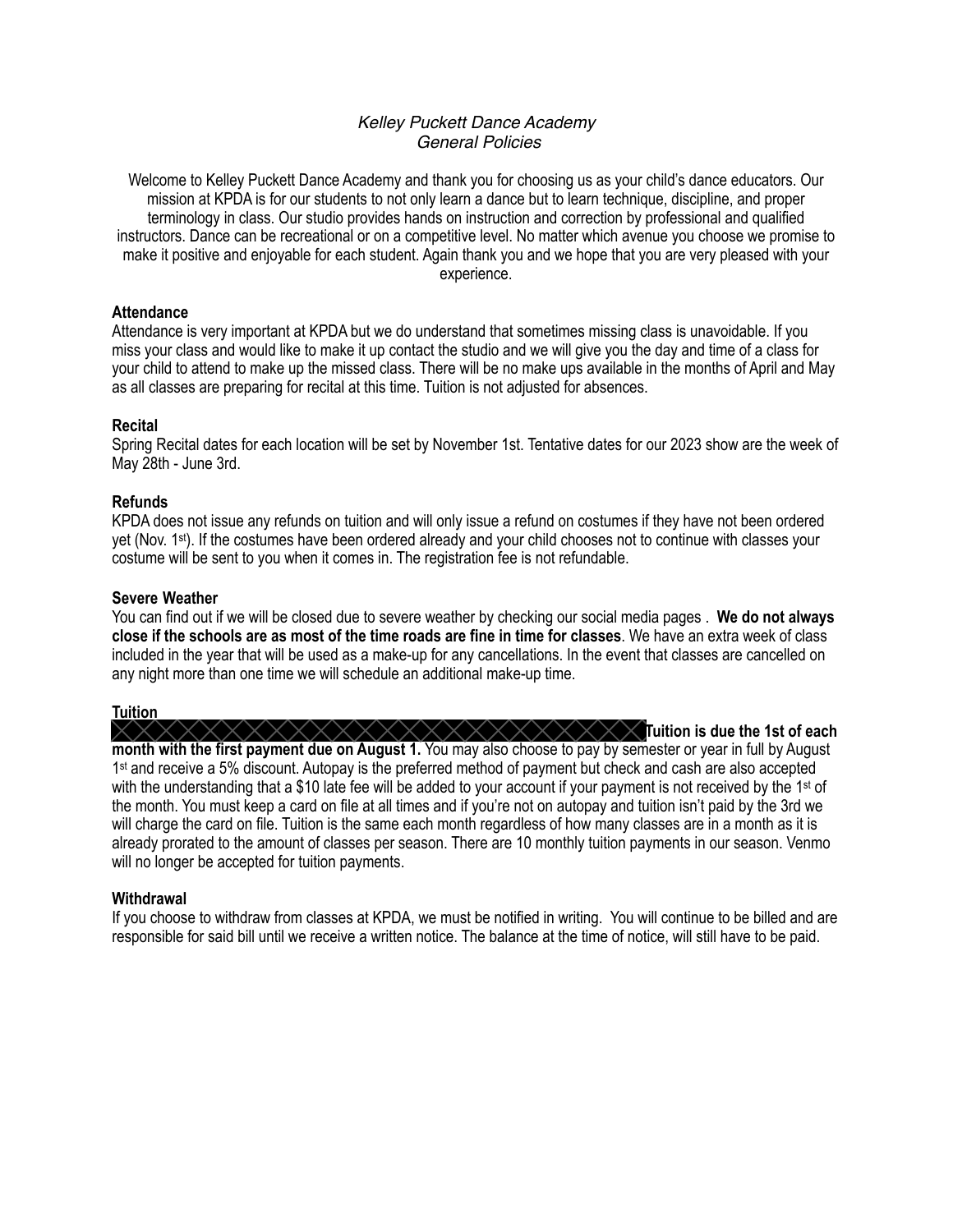## **2022-2023 Tuition Rates and Fees**

| <b>Class Time Per Week Rate</b> |                          | <b>Class Time Per Week</b>                                        | Rate             |
|---------------------------------|--------------------------|-------------------------------------------------------------------|------------------|
| 30 minutes                      | \$48/month               | 6 hours 45 minutes                                                | \$213/month      |
| 45 minutes                      | \$58/month               | 7 hours                                                           | \$215/month      |
| 1 hour                          | \$65/month               | 7 hours 15 minutes                                                | \$218/month      |
| 1 hour 15 minutes               | \$70/month               | 7 hours 30 minutes                                                | \$221/month      |
| 1 hour 30 minutes               | \$78/month               | 7 hours 45 minutes                                                | \$223/month      |
| 1 hour 45 minutes               | \$84/month               | 8 hours                                                           | \$225/month      |
| 2 hours                         | \$93/month               | 8 hours 15 minutes                                                | \$228/month      |
| 2 hours 15 minutes              |                          | \$101/month 8 hours 30 minutes                                    | \$231/month      |
| 2 hours 30 minutes              |                          | \$109/month 8 hours 45 minutes                                    | \$233/month      |
| 2 hours 45 minutes              | \$117/month              | 9 hours                                                           | \$235/month      |
| 3 hours                         |                          | \$125/month 9 hours 15 minutes                                    | \$238/month      |
| 3 hours 15 minutes              |                          | \$135/month 9 hours 30 minutes                                    | \$241/month      |
| 3 hours 30 minutes              |                          | \$145/month 9 hours 45 minutes                                    | \$244/month      |
| 3 hours 45 minutes              | \$158/month   10 hours   |                                                                   | \$245/month      |
| 4 hours                         |                          | \$166/month   10 hours 15 minutes                                 | \$248/month      |
| 4 hours 15 minutes              |                          | \$174/month   10 hours 30 minutes                                 | \$251/month      |
| 4 hours 30 minutes              |                          | \$182/month   10 hours 45 minutes                                 | \$254/month      |
| 4 hours 45 minutes              | \$186/month   11 hours   |                                                                   | \$255/month      |
| 5 hours                         |                          | \$190/month   11 hours 15 minutes                                 | \$258/month      |
| 5 hours 15 minutes              |                          | \$195/month 11 hours 30 minutes                                   | \$261/month      |
| 5 hours 30 minutes              |                          | \$196/month 11 hours 45 minutes                                   | \$263/month      |
| 5 hours 45 minutes              | $$199/m$ onth   12 hours |                                                                   | \$265/month      |
| 6 hours                         | \$205/month              | **contact studio if combined hours is<br>more than 12 for pricing |                  |
| 6 hours 15 minutes              | \$208/month              | <b>Private Lessons</b>                                            | \$25/half hour   |
| 6 hours 30 minutes              | \$211/month              | Registration Fee                                                  | \$40/family/year |

Recital Costume Fee - \$70/costume

\*Acro classes and some technique classes do not have a recital costume as they do not perform in recital.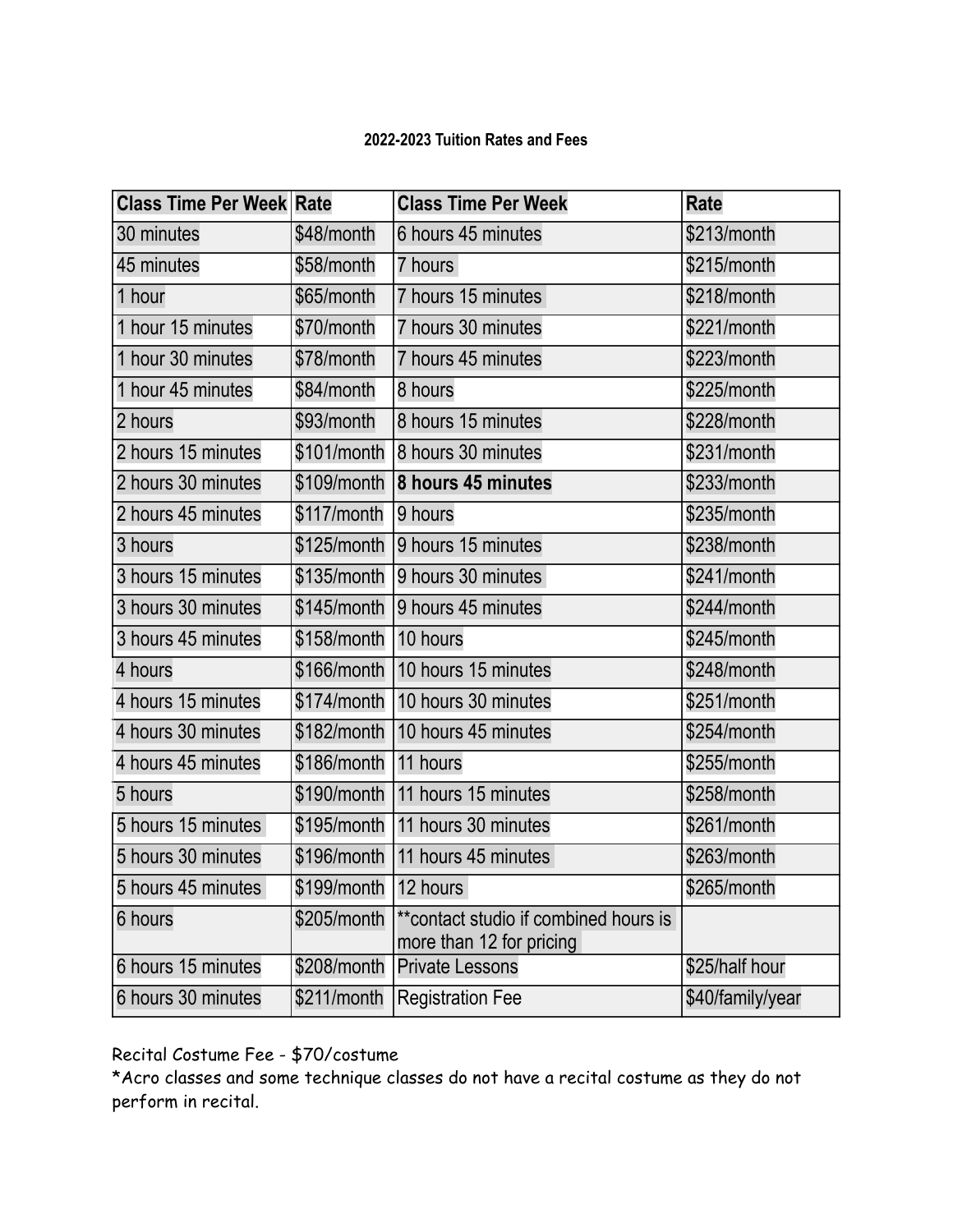# KPDA 2022-2023 Policy Agreement

| Child's Name                                                                                                                                                                                                                                                                                                                                                                                                                                                                                                                                                                                                                                                                                                                                                                                                                                                                                                                                                                                                                                                                                                                                                                                                                                                                                                                                                                                                                                                              |                                                                                                                                                                                    |
|---------------------------------------------------------------------------------------------------------------------------------------------------------------------------------------------------------------------------------------------------------------------------------------------------------------------------------------------------------------------------------------------------------------------------------------------------------------------------------------------------------------------------------------------------------------------------------------------------------------------------------------------------------------------------------------------------------------------------------------------------------------------------------------------------------------------------------------------------------------------------------------------------------------------------------------------------------------------------------------------------------------------------------------------------------------------------------------------------------------------------------------------------------------------------------------------------------------------------------------------------------------------------------------------------------------------------------------------------------------------------------------------------------------------------------------------------------------------------|------------------------------------------------------------------------------------------------------------------------------------------------------------------------------------|
|                                                                                                                                                                                                                                                                                                                                                                                                                                                                                                                                                                                                                                                                                                                                                                                                                                                                                                                                                                                                                                                                                                                                                                                                                                                                                                                                                                                                                                                                           |                                                                                                                                                                                    |
|                                                                                                                                                                                                                                                                                                                                                                                                                                                                                                                                                                                                                                                                                                                                                                                                                                                                                                                                                                                                                                                                                                                                                                                                                                                                                                                                                                                                                                                                           |                                                                                                                                                                                    |
|                                                                                                                                                                                                                                                                                                                                                                                                                                                                                                                                                                                                                                                                                                                                                                                                                                                                                                                                                                                                                                                                                                                                                                                                                                                                                                                                                                                                                                                                           |                                                                                                                                                                                    |
|                                                                                                                                                                                                                                                                                                                                                                                                                                                                                                                                                                                                                                                                                                                                                                                                                                                                                                                                                                                                                                                                                                                                                                                                                                                                                                                                                                                                                                                                           |                                                                                                                                                                                    |
| I agree for my child's photo (without name) to be used in studio marketing such as website, print<br>material, or any other advertisement for KPDA or KPDA Xtreme.<br>$\rule{1em}{0.15mm}$ yes<br>$\frac{1}{2}$ no                                                                                                                                                                                                                                                                                                                                                                                                                                                                                                                                                                                                                                                                                                                                                                                                                                                                                                                                                                                                                                                                                                                                                                                                                                                        |                                                                                                                                                                                    |
| Method of payment<br>for tuition and on November 1 <sup>st</sup> for my costume balance.<br>card will be charged the amount due.<br>this form.                                                                                                                                                                                                                                                                                                                                                                                                                                                                                                                                                                                                                                                                                                                                                                                                                                                                                                                                                                                                                                                                                                                                                                                                                                                                                                                            | Please enroll me in autopay with the understanding that my card will be charged monthly<br>I prefer to pay by cash/check but understand that if payment is not made by the 3rd, my |
| I will pay my year in full by August 1, 2021 and receive a 5% discount (discount is only on<br>tuition, not on costumes or any other fees)<br>I will pay by semester (August 1 <sup>st</sup> and January 1 <sup>st</sup> ) and receive a 5% discount<br>I will pay by cash/check monthly with the understanding that if I do not pay by the 3rd of<br>each month the card on file will be charged. **must enter card info on site or above**<br>WAIVER OF LIABILITY STATEMENT:I, the undersigned parent or legal guardian of the dancer(s) herein, do hereby give<br>permission for the aforementioned dancers to participate in any and all classes, programs, shows and events offered by or<br>attended by Kelley Puckett Dance Academy, INC. Students and parents are responsible for following all of the policies and<br>procedures of Kelley Puckett Dance Academy, INC. Be it known: that within the limits of our training and experience the                                                                                                                                                                                                                                                                                                                                                                                                                                                                                                                    |                                                                                                                                                                                    |
| necessary precautions are taken to protect the student from physical injury during the instruction period. Any student participating<br>in Kelley Puckett Dance Academy, INC. and/or their parents/guardian, must understand that despite the precautions taken any<br>injury resulting from such participation, including the lobby areas, will not be the responsibility of Kelley Puckett Dance Academy,<br>INC and or any of its' instructors. Please understand we do not provide supervision in the waiting room. If injury should occur<br>while waiting, it will not be the responsibility of Kelley Puckett Dance Academy, INC and, or, any of its                                                                                                                                                                                                                                                                                                                                                                                                                                                                                                                                                                                                                                                                                                                                                                                                               |                                                                                                                                                                                    |
| instructors.<br>INSURANCE AND PERMISSION FOR TREATMENT: My signature below indicates my certification that I have medical insurance<br>on the dancer(s) listed herein and will maintain continuous medical coverage while he/she dances at Kelley Puckett Dance<br>Academy, INC. I also authorize Kelley Puckett Dance Academy, INC. and its owners, employees, directors, etc. to use standard<br>first aid procedures on the dancer(s) listed above and to consent to any other medical procedure that is deemed necessary in the<br>case of an emergency. Furthermore, I certify that I personally and/or my medical insurance carrier will be responsible for all<br>expenses which are incurred in relation to any injury sustained during any Kelley Puckett Dance Academy, INC related activity,<br>including, but not limited to Kelley Puckett Dance Academy, INC classes, competitions, shows, etc.KELLEY PUCKETT DANCE<br>ACADEMY RULES AND REGULATIONS:My signature below also indicates that I have read, understand, and will abide by all<br>general rules and regulations that are set forth by Kelley Puckett Dance Academy, INC. and its owners, employees and directors,<br>and any additional rules or requirements as set forth throughout the year. A complete copy of all rules and regulations is available<br>in the studio. As the parent or legal guardian, I agree to make all payments by their assigned due date. I agree that if we do not |                                                                                                                                                                                    |
| follow proper withdrawal procedures, we will be accountable for all charges and fees assessed.<br>Parent/Guardian's Signature:<br>and the contract of the contract of the contract of the contract of the contract of the contract of the contract of the contract of the contract of the contract of the contract of the contract<br>Date :                                                                                                                                                                                                                                                                                                                                                                                                                                                                                                                                                                                                                                                                                                                                                                                                                                                                                                                                                                                                                                                                                                                              |                                                                                                                                                                                    |